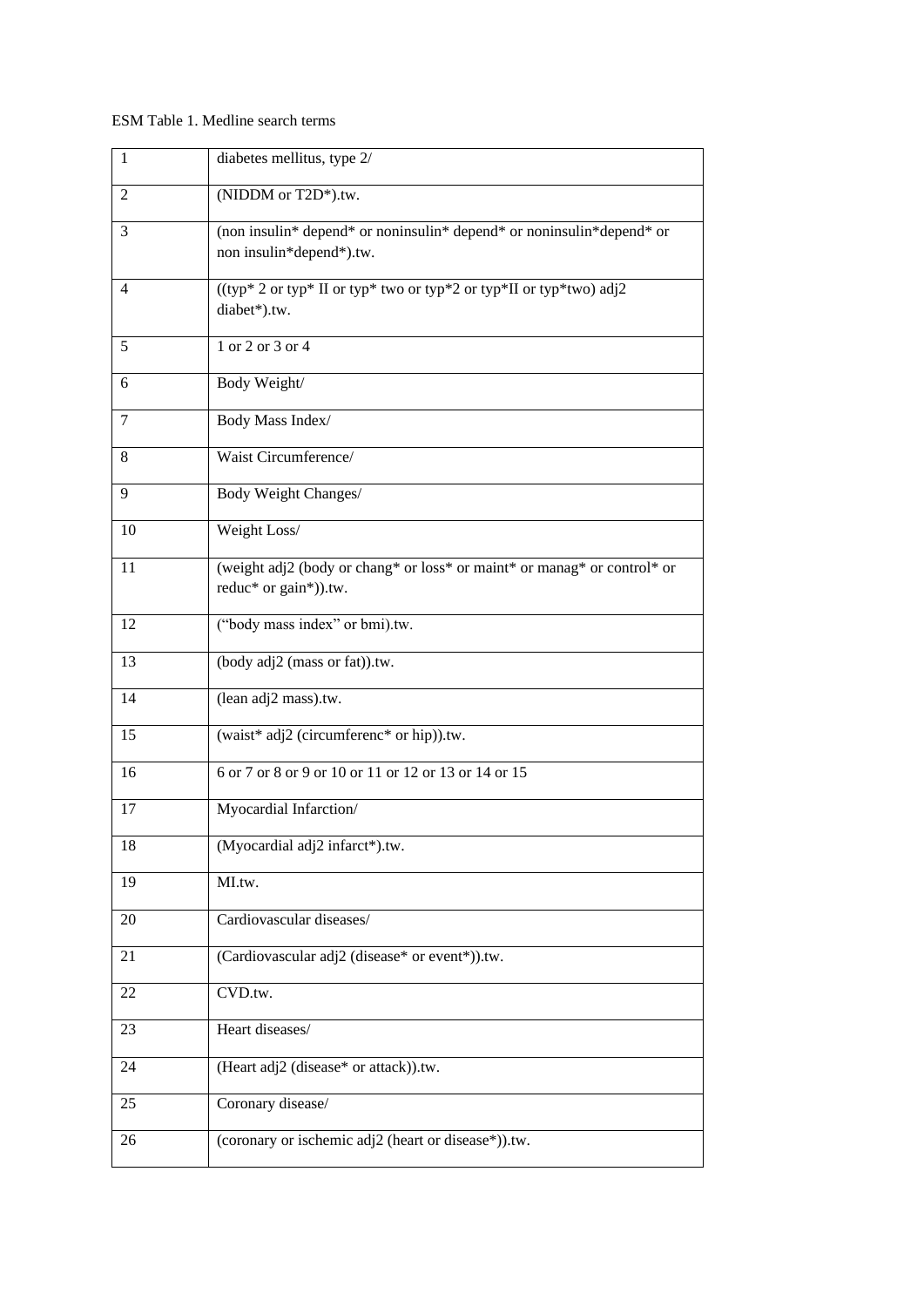| 27 | Cerebrovascular Disorders/                                                          |
|----|-------------------------------------------------------------------------------------|
| 28 | (cerebrovascular adj2 (disease* or event*)).tw.                                     |
| 29 | (Cerebral adj2 infarct*).tw.                                                        |
| 30 | Stroke.tw.                                                                          |
| 31 | 17 or 18 or 19 or 20 or 21 or 22 or 23 or 24 or 25 or 26 or 27 or 28 or 29 or<br>30 |
| 32 | 5 and 16 and 31                                                                     |
| 33 | Epidemiologic studies/                                                              |
| 34 | Exp case control studies/                                                           |
| 35 | Exp cohort studies/                                                                 |
| 36 | Case control.tw.                                                                    |
| 37 | (cohort adj (study or studies)).tw.                                                 |
| 38 | Cohort analy*.tw.                                                                   |
| 39 | (Follow up adj (study or studies)).tw.                                              |
| 40 | (observational adj (study or studies)).tw.                                          |
| 41 | Longitudinal.tw.                                                                    |
| 42 | Retrospective.tw.                                                                   |
| 43 | Cross sectional.tw.                                                                 |
| 44 | Cross-sectional studies/                                                            |
| 45 | Randomised Controlled Trials as Topic/                                              |
| 46 | randomised controlled trial/                                                        |
| 47 | Random Allocation/                                                                  |
| 48 | Double Blind Method/                                                                |
| 49 | Single Blind Method/                                                                |
| 50 | clinical trial/                                                                     |
| 51 | clinical trial, phase i.pt                                                          |
| 52 | clinical trial, phase ii.pt                                                         |
| 53 | clinical trial, phase iii.pt                                                        |
| 54 | clinical trial, phase iv.pt                                                         |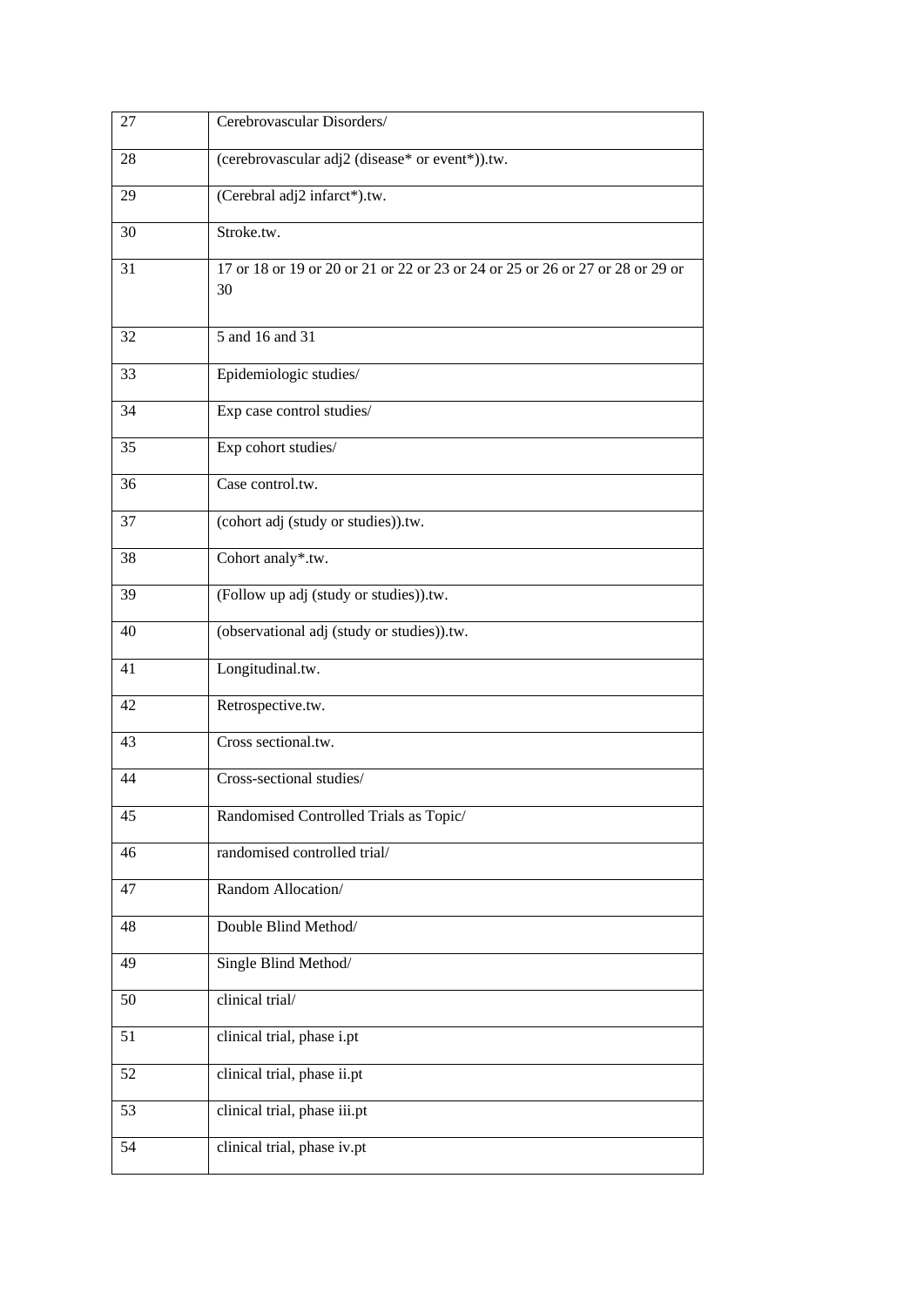| 55 | controlled clinical trial.pt                                                   |
|----|--------------------------------------------------------------------------------|
| 56 | randomised controlled trial.pt                                                 |
| 57 | multicenter study.pt                                                           |
| 58 | clinical trial.pt                                                              |
| 59 | exp Clinical Trials as topic/                                                  |
| 60 | (clinical adj trial*).tw.                                                      |
| 61 | $((\text{sing}1^*)$ or doubl* or treb* or tripl*) adj (blind*3 or mask*3)).tw. |
| 62 | PLACEBOS/                                                                      |
| 63 | placebo*.tw.                                                                   |
| 64 | randomly allocated.tw.                                                         |
| 65 | (allocated adj2 random*).tw.                                                   |
| 66 | (non randomi* or nonrandomi* or non-randomi* adj trial).tw.                    |
| 67 | Or/33-66                                                                       |
| 68 | 32 and 67                                                                      |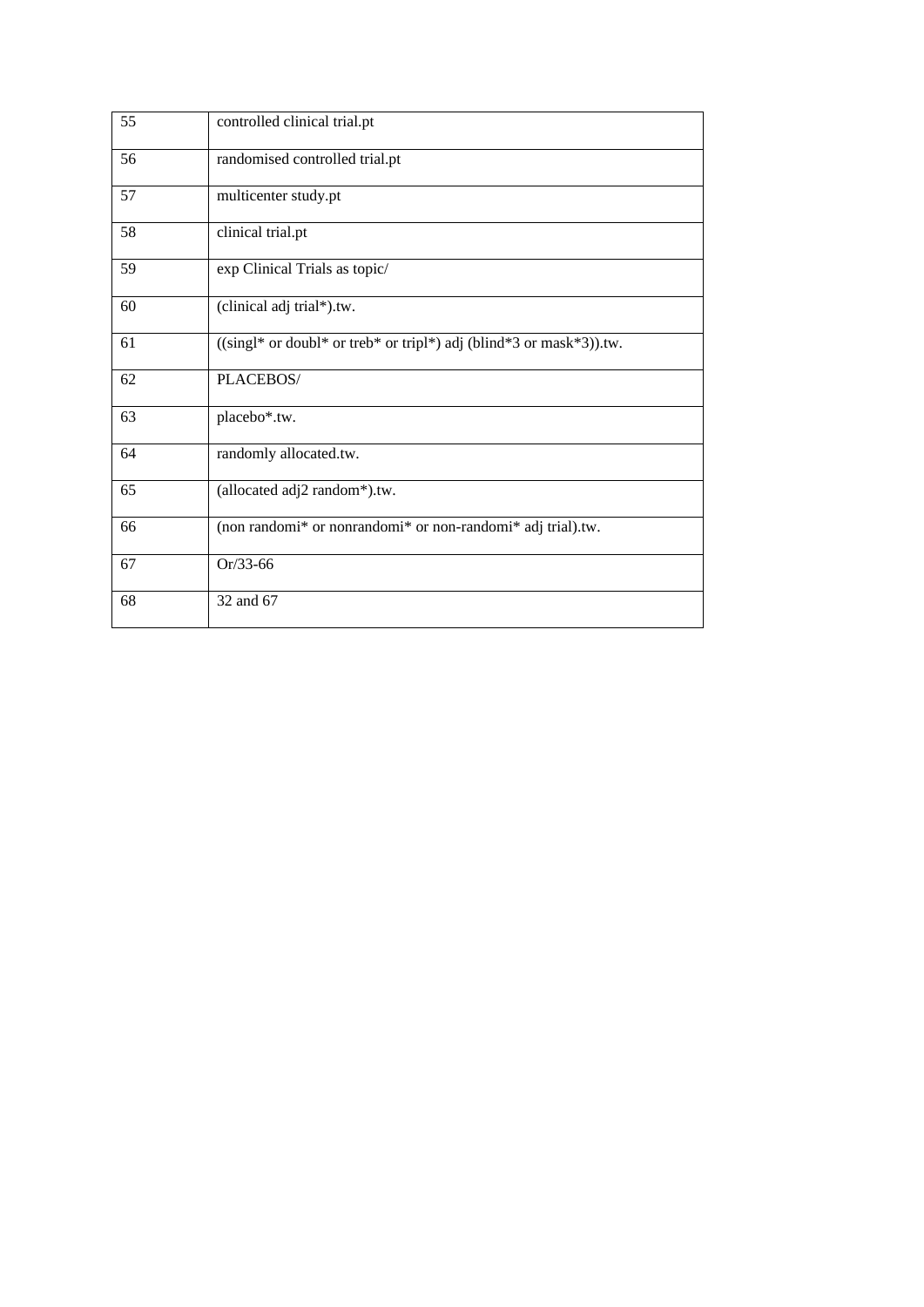ESM Table 2. Participant characteristics of included studies

| 1st author<br>(year)       | Country                                                                                                                                                                       | <b>Study</b><br>population              | Age at<br>baseline,<br>years (mean) | BMI, kg/m2<br>at baseline                                                                                                                                                      | Female; N, %            | Recruitment<br>method                                                                                                                                                                                                                                                      | Inclusion/exclusion criteria                                                                                                                                                                                                                                                                                                                                                                                                                                                                                                                                                                                                                                                                                                                                                        | Ethnicity; $N$ (%)                                                                            |
|----------------------------|-------------------------------------------------------------------------------------------------------------------------------------------------------------------------------|-----------------------------------------|-------------------------------------|--------------------------------------------------------------------------------------------------------------------------------------------------------------------------------|-------------------------|----------------------------------------------------------------------------------------------------------------------------------------------------------------------------------------------------------------------------------------------------------------------------|-------------------------------------------------------------------------------------------------------------------------------------------------------------------------------------------------------------------------------------------------------------------------------------------------------------------------------------------------------------------------------------------------------------------------------------------------------------------------------------------------------------------------------------------------------------------------------------------------------------------------------------------------------------------------------------------------------------------------------------------------------------------------------------|-----------------------------------------------------------------------------------------------|
| <b>Aucott (2016)</b>       | UK (Scotland)                                                                                                                                                                 | Newly<br>diagnosed<br>T <sub>2</sub> DM | 58.4 $(SD=12)$                      | 33.2 $(SD=6.0)$                                                                                                                                                                | 13486/29316<br>(46%)    | Population-based<br>database derived<br>from primary $\&$<br>secondary care as<br>a register of<br>people with<br>Care Information<br><b>Diabetes</b><br>Collaboration<br>$(SCI-DC)$<br>database)                                                                          | Inclusion: Adult patients (>18 years); newly<br>diagnosed with T2DM between 2002 & 2006;<br>relevant information for $\geq$ 2 years<br>Exclusion: Previous diagnosis of cancer, thyroid<br>disease or on oral steroids; BMI <25 kg/m2 at<br>diabetes (Scottish diagnosis; died or moved out of Scotland within the<br>first 2 years after diagnosis; $HbA_{1c}$ ; <42 mmol/mol<br>$(6.0\%)$ at diagnosis or prescribed insulin within 18<br>months of diagnosis; only one recorded weight<br>measure or with $\langle 21 \rangle$ months follow-up                                                                                                                                                                                                                                  | Primarily White<br>European                                                                   |
| <b>Bangalore</b><br>(2018) | Multi-country<br>(UK, Ireland,<br>USA,<br>Australia,<br>Austria,<br>Canada,<br>Finland,<br>France,<br>Germany,<br>Italy, the<br>Netherlands,<br>New Zealand,<br>Norway, South | 3 clinical trials<br>of statins         | Overall: 61.7                       | <b>Baseline</b><br>Overall: 29.2<br>$(\pm 4.1)$<br>$(85.1 (\pm 14.7))$<br>kg).<br><b>CARDS 28.8</b><br>$(\pm 3.6)$ ASPEN<br>28.9 $(\pm 3.8)$<br><b>TNT 30.4</b><br>$(\pm 5.3)$ | 2032/6408<br>$(31.7\%)$ | Eligible<br>individuals were<br>identified through<br>medical records.<br>Investigators<br>from the clinical<br>centres review of<br>patient registries.<br>Opportunistic<br>recruitment was<br>conducted among<br>patients attending<br>assessment at<br>diabetes clinics | Inclusion: Type 2 diabetes mellitus at baseline<br>enrolled in 3 clinical trials of statins if they had at<br>least 2 post-baseline measurements of body weight.<br>Exclusion: TNT: survival-limiting disease;<br>unexplained creatine phosphokinase levels >6 times<br>the upper limit of normal; concurrent therapy with<br>long-term immunosuppressants; concurrent therapy<br>with lipid-regulating drugs not specified as study<br>treatment in the protocol; history of alcohol abuse;<br>and participation in another clinical trial concurrently<br>or within 30 days before screening. ASPEN: type 1<br>diabetes; history of CVD; HbA <sub>1c</sub> >86 mmol/mol<br>(10%); active liver disease or hepatic dysfunction;<br>severe renal dysfunction or nephrotic syndrome; | <b>CARDS: White</b><br>ethnic origin<br>$(n=2676; 94\%)$<br>Not reported for other<br>studies |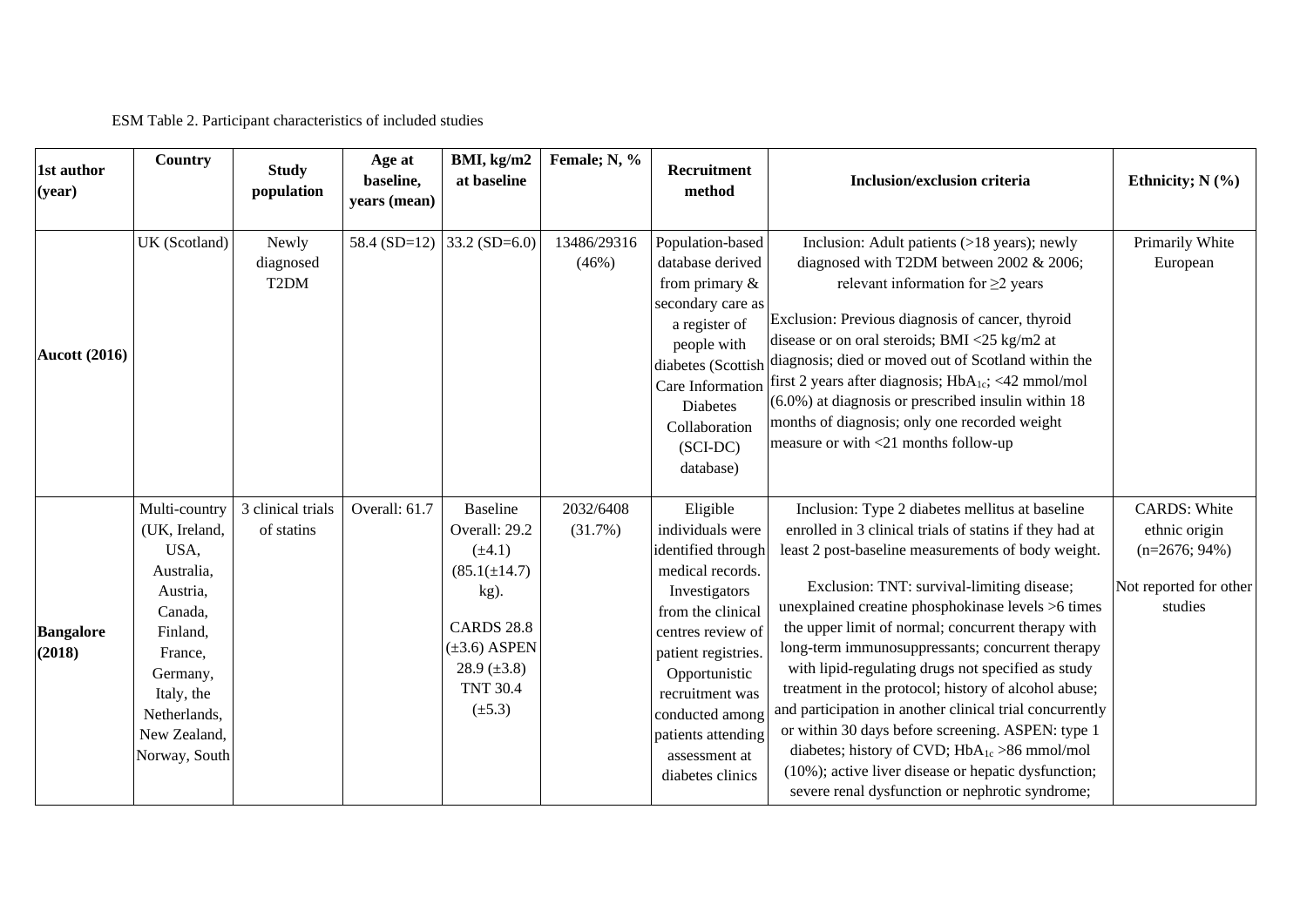|                           | Africa, Spain,<br>Switzerland) |                                                                                                                                               |                                                                                                                |                                                                                                                            |                                                                                                                             |                                                                                                                                                               | congestive heart failure treated with digoxin; creatine<br>phosphokinase $\geq$ 3 × the upper limit of normal; blood<br>pressure >160/100 mmHg; BMI >35 kg/m2; abuse of<br>alcohol and/or drugs; hypersensitivity to the study<br>medication; participation in another clinical study<br>within 30 days of screening; placebo run-in<br>compliance rate <80%; current or planned pregnancy;<br>or use of excluded medications. These medications<br>included immunosuppressive agents, drugs known to<br>interact with the study medications or affect clinical<br>laboratory parameters (e.g., systemic steroids or<br>isotretinoin), and drugs associated with increased risk<br>of rhabdomyolysis with statins (e.g., cyclosporine and<br>macrolide antibiotics). Subjects taking lipid-altering<br>medications, including other statins, were screened<br>after a 4-week washout phase. CARDS: plasma<br>creatinine concentration greater than 150 µmol/L,<br>$HbA_{1c} > 108$ mmol/mol (12%), during the baseline<br>phase they had less than 80% compliance with<br>placebo. |              |
|---------------------------|--------------------------------|-----------------------------------------------------------------------------------------------------------------------------------------------|----------------------------------------------------------------------------------------------------------------|----------------------------------------------------------------------------------------------------------------------------|-----------------------------------------------------------------------------------------------------------------------------|---------------------------------------------------------------------------------------------------------------------------------------------------------------|------------------------------------------------------------------------------------------------------------------------------------------------------------------------------------------------------------------------------------------------------------------------------------------------------------------------------------------------------------------------------------------------------------------------------------------------------------------------------------------------------------------------------------------------------------------------------------------------------------------------------------------------------------------------------------------------------------------------------------------------------------------------------------------------------------------------------------------------------------------------------------------------------------------------------------------------------------------------------------------------------------------------------------------------------------------------------------|--------------|
| <b>Bodegard</b><br>(2013) | Sweden                         | Newly<br>diagnosed<br>T2DM & no<br>history of CVD<br>or cancer (all<br>receiving<br>glucose<br>lowering drug<br>treatment in<br>primary care) | Overall: 60.0<br>(range: 35-79)<br>Increased<br><b>BMI: 57.9</b><br>(10.2)<br>Unchanged<br>BMI: 59.7<br>(10.1) | Overall: 30.2<br>(range 16.7-<br>58.5)<br>Increased<br><b>BMI: 30.1</b><br>(5.8)<br>Unchanged<br><b>BMI: 30.2</b><br>(5.1) | Overall:<br>n=3816/8486<br>(45.0)<br>Increased BMI:<br>$n=518/1238$<br>(41.8)<br>Unchanged<br>BMI:<br>n=1852/4523<br>(40.9) | ROSE study (trial<br>of glucose<br>lowering drug<br>treatment in<br>primary care) -<br>Patients' data<br>extracted from 84<br>primary-care<br>centres in 2010 | Inclusion: Patients diagnosed with T2DM between<br>1999-2009 & no previous history of CVD or cancer.<br>Exclusion: Previous history of prevalent diabetes from<br>1987 up to the data extraction date; aged either less<br>than 35 years or more than 79 years; newly diagnosed<br>with diabetes after 2008.                                                                                                                                                                                                                                                                                                                                                                                                                                                                                                                                                                                                                                                                                                                                                                       | Not reported |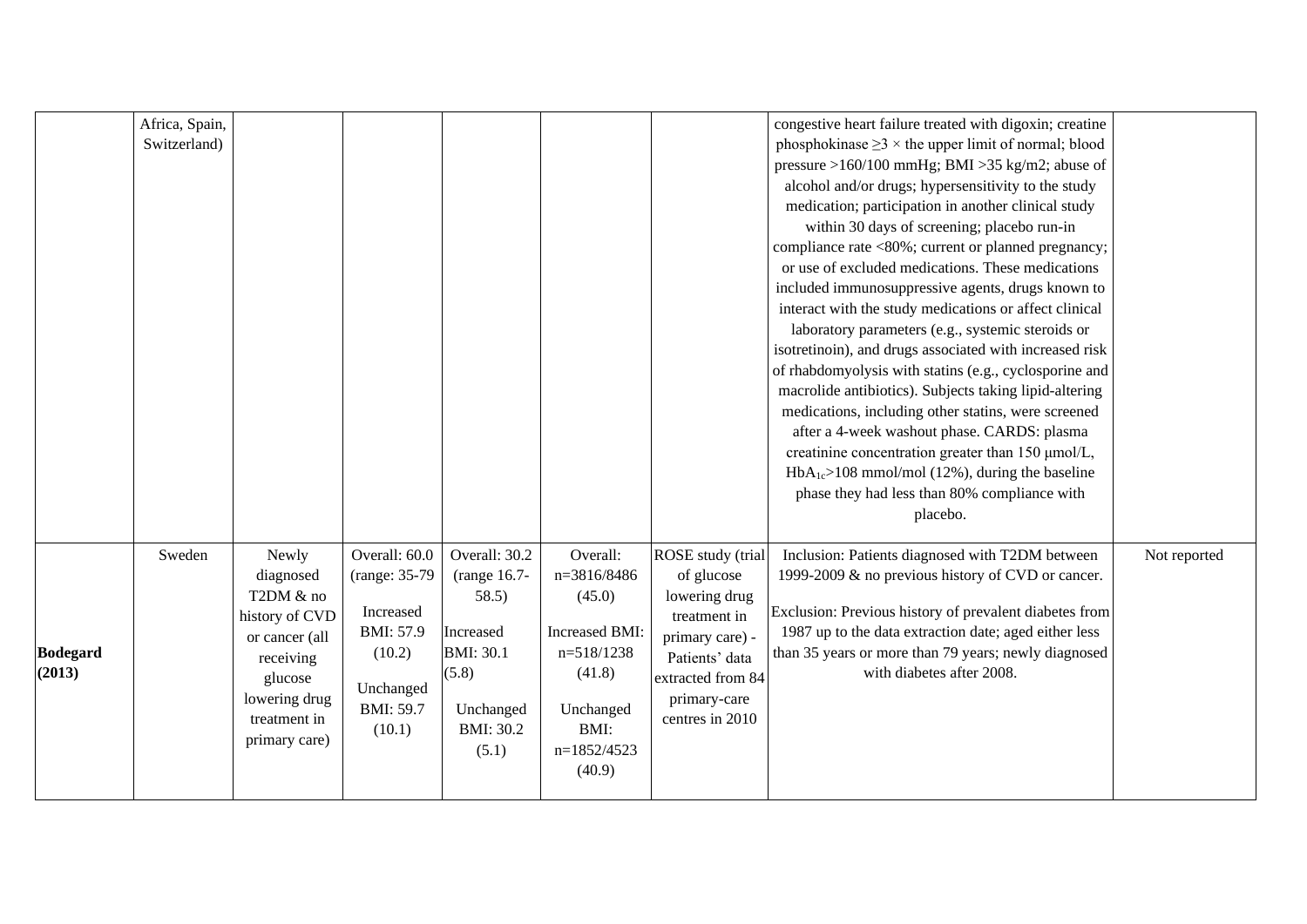|                          |                                                                                                 |                                                           | Decreased<br><b>BMI: 59.0</b><br>(10.3)                                                                                                                                                                                                                                                                   | Decreased<br>BMI: 32.7<br>(5.8)                                                                                                                                                   | Decreased BMI:<br>$n=1446/2725$<br>(53.1)                                                    |                                                                                                                                                                                       |                                                                                                                                                                                                                                                                                                                                                                                                                                                                                             |                                                                                           |
|--------------------------|-------------------------------------------------------------------------------------------------|-----------------------------------------------------------|-----------------------------------------------------------------------------------------------------------------------------------------------------------------------------------------------------------------------------------------------------------------------------------------------------------|-----------------------------------------------------------------------------------------------------------------------------------------------------------------------------------|----------------------------------------------------------------------------------------------|---------------------------------------------------------------------------------------------------------------------------------------------------------------------------------------|---------------------------------------------------------------------------------------------------------------------------------------------------------------------------------------------------------------------------------------------------------------------------------------------------------------------------------------------------------------------------------------------------------------------------------------------------------------------------------------------|-------------------------------------------------------------------------------------------|
| Cho (2002)               | <b>USA</b>                                                                                      | Women with<br>diabetes aged<br>$\geq 40$                  | <b>BMI</b> less than<br>23:54<br>BMI of 23.0-<br>24.9:54<br>BMI of 25.0-<br>26.9:56<br>BMI of 27.0-<br>29.9:55<br>BMI of 30.0-<br>34.9:55<br>BMI of 35.0 or BMI of 35.0 or<br>more:54<br>At midpoint of At midpoint of<br>follow-up (in<br>1986, 10 years 1986, 10 years<br>from baseline) from baseline) | $23: n=633$<br>BMI of 23.0-<br>24.9: $n=444$<br>BMI of 25.0-<br>26.9: $n=473$<br>BMI of 27.0-<br>29.9: $n=689$<br>BMI of 30.0-<br>34.9: $n=847$<br>more: $n=593$<br>follow-up (in | BMI less than $N=5,897(100\%)$                                                               | Nurse's Health<br>Study -<br>established in<br>1976; 121,700<br>female registered<br>nurses, aged 30-<br>55 years in 11<br>U.S. states<br>returned a self-<br>report<br>questionnaire | Inclusion: information on both height and weight in<br>1976; Aged 40 - 74 years; physician's diagnosis of<br>diabetes at 40 years of age or older<br>Exclusion: history of cardiovascular disease<br>(including MI, angina, coronary revascularisation,<br>and/or stroke) and/or cancer (except non-melanoma<br>skin cancer) in 1976; For women in whom diabetes<br>was diagnosed after 1976, developed cardiovascular<br>disease or cancer before or at the time of diabetes<br>diagnosis. | 96.7% White; 3.3%<br>Other (2% African-<br>Americans, 0.5%<br>Hispanics & 0.8%<br>Asians) |
| <b>Doehner</b><br>(2012) | 19 European<br>countries<br>(Austria,<br>Belgium,<br>Czech<br>Republic,<br>Denmark,<br>Estonia, | T2DM & pre-<br>existing<br>cardiovascular<br>co-morbidity | 62 (SD 8)<br>$(range: 35-75)$<br>Pharmacology:<br>61.9(7.6)<br>Placebo: 61.6<br>(7.7)                                                                                                                                                                                                                     | Overall 30.9<br>$(4.8)$ (for<br>PROactive<br>study $n=5238$ )                                                                                                                     | N=1765/5202<br>$(33.9\%)$<br>Pharmacology:<br>867/2592 (33.4)<br>Placebo:<br>898/2610 (34.4) | PROactive study<br>- patients from<br>primary-care<br>practices &<br>diabetic or<br>cardiovascular<br>specialist                                                                      | Inclusion: Pre-existing CVD (defined as myocardial<br>infarction or stroke at least 6 months before entry to<br>the trial, percutaneous coronary intervention or<br>coronary artery bypass surgery at least 6 months<br>before recruitment, acute coronary syndrome at least 3<br>months before recruitment, or objective evidence of<br>coronary artery disease or obstructive arterial disease                                                                                            | White: 5130 (98.6%)                                                                       |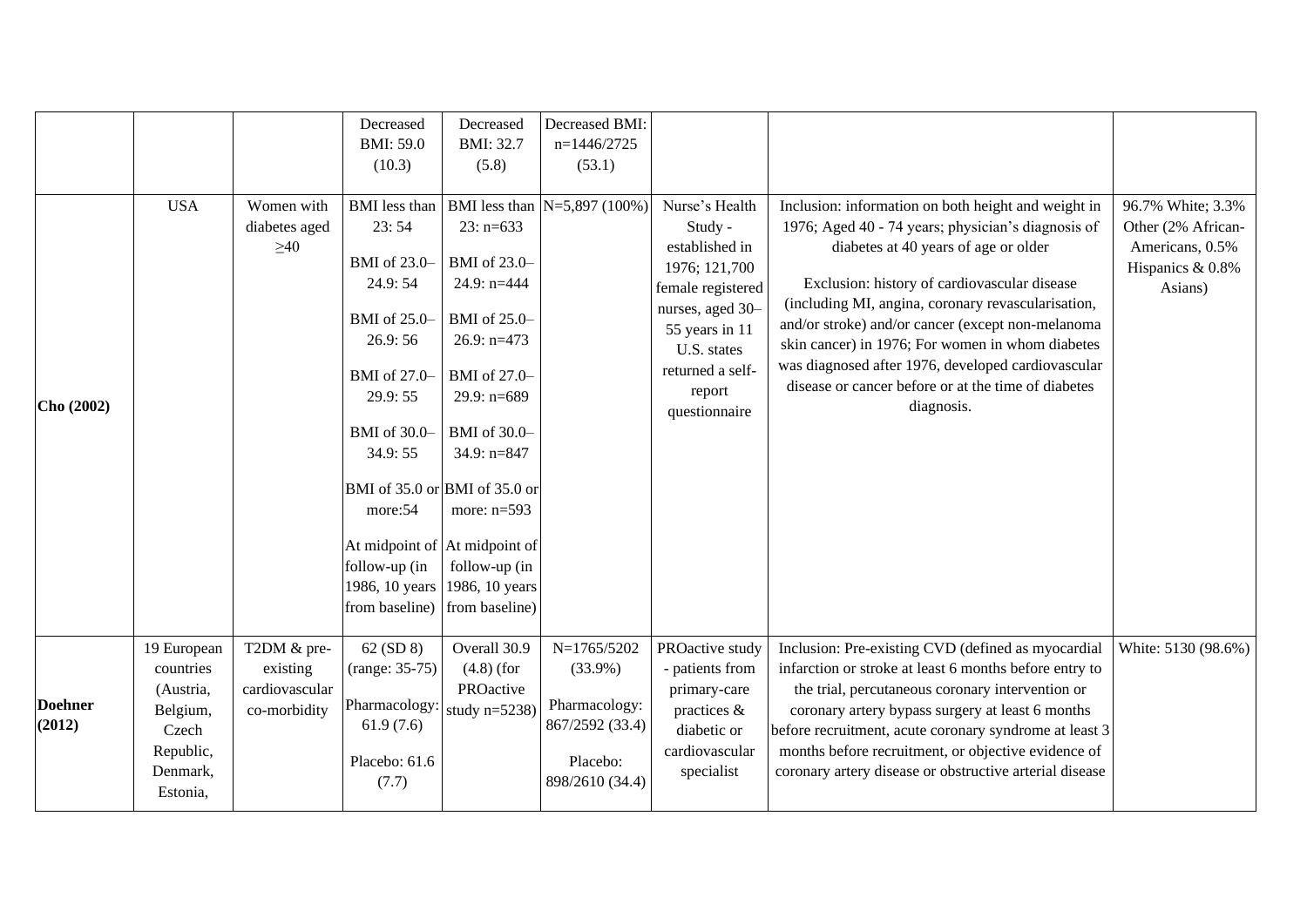|                     | Finland,<br>France,<br>Germany,<br>Hungary, Italy,<br>Latvia,<br>Lithuania,<br>Netherlands,<br>Norway,<br>Poland,<br>Slovakia,<br>Sweden,<br>Switzerland,<br>UK) |                                                                                                                                                                                |                                                                                                                 | Pharmacology:<br>30.7(4.7)<br>(87.5kg(15))<br>Placebo: 31.0<br>$(4.8)$ $(88.6kg)$<br>(16)                         |                                                                                                                                         | departments in<br>hospitals                                                                                                                     | in the leg); aged 35-75; $HbA_{1c} > 48$ mmol/mol (6.5%)<br>despite anti-diabetic therapy<br>Excluded: type 1 diabetes; taking only insulin;<br>planned coronary or peripheral revascularisation; had<br>New York Heart Association class II heart failure or<br>ischemic ulcers or gangrene, leg pain at rest, or were<br>on haemodialysis or had greater than 2.5 times the<br>upper limit of normal concentrations of alanine<br>aminotransferase |                                                                                                                                                      |
|---------------------|------------------------------------------------------------------------------------------------------------------------------------------------------------------|--------------------------------------------------------------------------------------------------------------------------------------------------------------------------------|-----------------------------------------------------------------------------------------------------------------|-------------------------------------------------------------------------------------------------------------------|-----------------------------------------------------------------------------------------------------------------------------------------|-------------------------------------------------------------------------------------------------------------------------------------------------|------------------------------------------------------------------------------------------------------------------------------------------------------------------------------------------------------------------------------------------------------------------------------------------------------------------------------------------------------------------------------------------------------------------------------------------------------|------------------------------------------------------------------------------------------------------------------------------------------------------|
| <b>Gregg (2004)</b> | <b>USA</b>                                                                                                                                                       | Physician-<br>diagnosed<br>diabetes 1989-<br>1997.                                                                                                                             | total mean<br>61.2, None:<br>62.1, loss:<br>60.1,<br>gain: 62.4, Not<br>trying: $64.2$ ,<br>yes trying:59.9     | total:31.6<br>none: 30.5<br>loss: 33.0 gain<br>30.4 no: 29.6<br>yes:32.6                                          | Total: 57.6%<br>None: 52.5%<br>Loss:60.9%<br>Gain: 66.2%<br>No: 44.6%<br>Yes: 63.4%                                                     | NHIS annual<br>nationwide<br>survey of<br>~145,000<br>households &<br>120,000<br>individuals<br>(response rate<br>95%). Used data<br>from 1989. | Inclusion: age $\geq$ 18 years, reported physician-<br>diagnosed diabetes, was asked about weight loss and<br>other behaviours and services related to diabetes.<br>Exclusion: BMI before weight loss <25 kg/m2, aged<br>$<$ 35 years                                                                                                                                                                                                                | % Non-White: 22.7%                                                                                                                                   |
| <b>Gregg (2016)</b> | <b>USA</b>                                                                                                                                                       | Type 2 diabetes,<br>BMI $\geq$ 25 kg/m <sup>2</sup><br>(or $\geq$ 27 kg/m <sup>2</sup><br>for those<br>receiving insulin<br>therapy), ability<br>to complete<br>exercise test. | Range: 45-76<br>years.<br>Gain/stable:<br>58.4(6.9);<br>Small loss:<br>58.9(6.8);<br>Medium loss:<br>58.7(6.8); | Gain/stable:<br>35.9(5.8);<br>Small loss:<br>35.8(6.0);<br>Medium loss:<br>35.8(6.1);<br>Large loss:<br>36.1(5.8) | Gain or stable:<br>$n=1173(59\%)$ ;<br>Small loss:<br>$n=556(61\%)$ ;<br>Medium loss:<br>$n=613(61\%)$ ;<br>Large loss:<br>$n=568(56%)$ | Cohort from<br>multicentre trial<br>with 16 clinical<br>sites in the USA.<br>Recruitment from<br>informational<br>mailings, open<br>screenings, | Inclusion: BMI of at least 25 kg/m <sup>2</sup> or of at least 27<br>$\text{kg/m}^2$ for those receiving insulin therapy.<br>Exclusion: $HbA_{1c} > 97$ mmol/mol (11%), systolic<br>blood pressure greater than 160 mm Hg, diastolic<br>blood pressure greater than 100 mm Hg, or plasma<br>triglyceride concentration greater than 600 mg/dL<br>$(6.78 \text{ mmol/L})$ , or unable to complete a maximal                                           | Gain or stable: Non-<br>White: n=763 (39%),<br>White: $n=1209$<br>$(61\%)$ ;<br>Small loss: Non-<br>White: n=383 (42%),<br>White: $n = 531 (58\%)$ ; |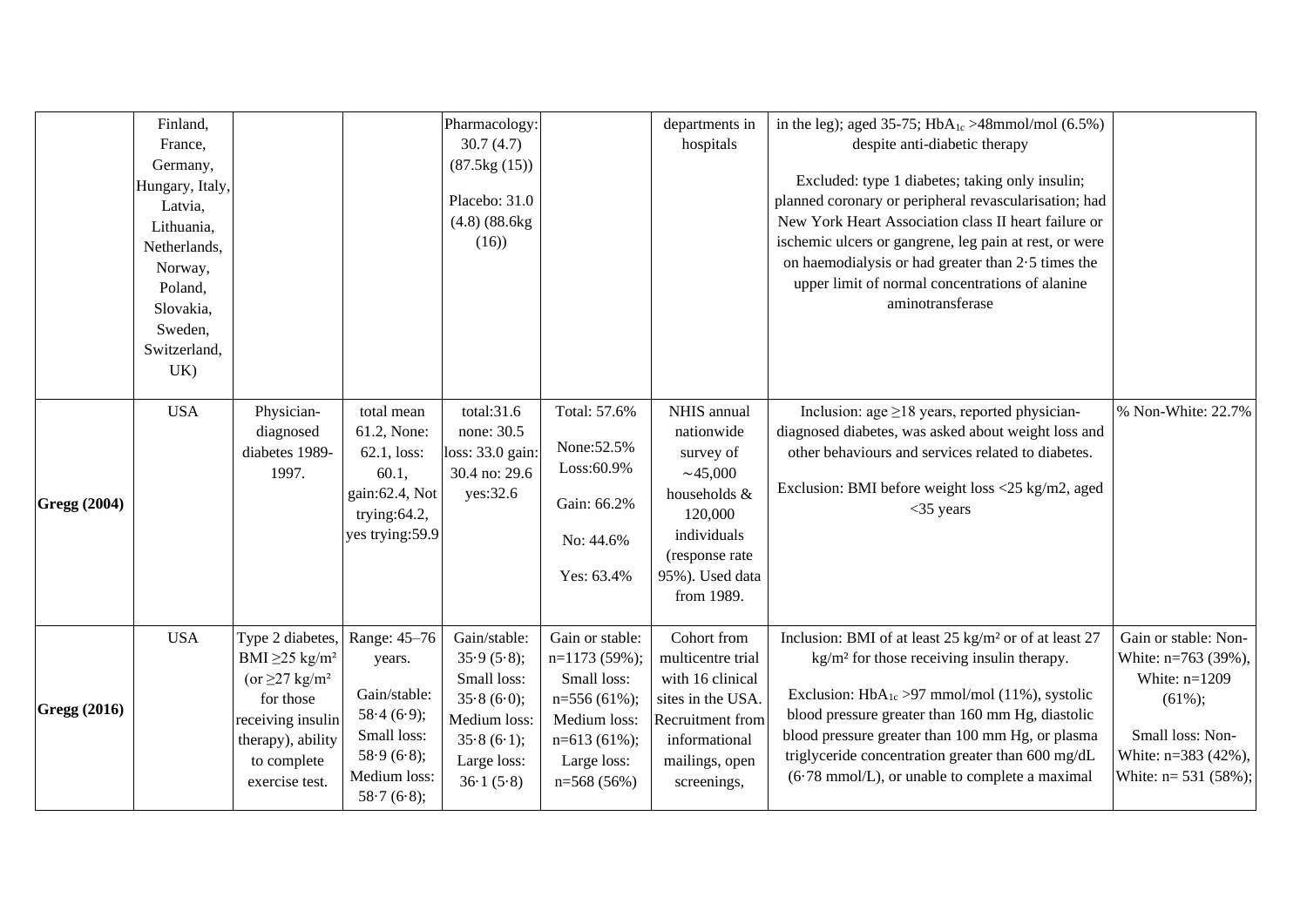|                           |            |                                                                                   | Large loss:<br>59.3(6.9)                                                                                                                                         |                                                                                          |                                                                                                                                  | advertisements,<br>and referrals from<br>health care<br>professionals<br>between 08/2001<br>$-04/2004$                                                                                                                                                                                           | graded exercise test or 2 weeks of self-monitoring of<br>diet and activity                                                                                                                                                                                                                                                                                                                                                                                                                           | Medium loss: Non-<br>White: $n = 374$ (37%),<br>White: $n=626(63\%)$ ;<br>Large loss: Non-<br>White: $n = 270(27%)$<br>White: $n = 742(73%)$ |
|---------------------------|------------|-----------------------------------------------------------------------------------|------------------------------------------------------------------------------------------------------------------------------------------------------------------|------------------------------------------------------------------------------------------|----------------------------------------------------------------------------------------------------------------------------------|--------------------------------------------------------------------------------------------------------------------------------------------------------------------------------------------------------------------------------------------------------------------------------------------------|------------------------------------------------------------------------------------------------------------------------------------------------------------------------------------------------------------------------------------------------------------------------------------------------------------------------------------------------------------------------------------------------------------------------------------------------------------------------------------------------------|----------------------------------------------------------------------------------------------------------------------------------------------|
| <b>Hanefeld</b><br>(1991) | Germany    | 30-55 years with<br>newly diagnosed<br>T <sub>2</sub> DM<br>controlled by<br>diet | Controls: 46.6 Controls: 28.9<br>(5.6)<br>Intensified<br>health<br>education<br>(IHE) plus<br>placebo: 46.2<br>(7.0)<br>IHE plus<br>clofibric acid:<br>45.8(8.8) | (5.0)<br>IHE plus<br>placebo: 29.2<br>(5.8).<br>IHE plus<br>clofibric acid:<br>29.4(4.7) | Controls:<br>172/378 (45.5%)<br>IHE plus<br>placebo:<br>151/382<br>$(39.5\%)$ .<br>IHE plus<br>clofibric acid:<br>181/379 (47.8) | Sixteen diabetes<br>clinics located in<br>urban and rural<br>areas of Germany<br>based on a<br>centralised<br>registration -<br>reasons for<br>fasting blood<br>glucose<br>measurements<br>were casual<br>investigation<br>55.4%, clinical<br>symptoms 23%,<br>checkup 12.8%,<br>and others 8.8% | Inclusion: Aged 30-55 year; newly detected elevation<br>of fasting blood glucose of $>7.21$ mM; diabetes<br>controlled by diet after 6 weeks of a conventional diet;<br>oral consent to take part in the study program.<br>Exclusion: myocardial infarction before entry, stroke,<br>gangrene, cancer, other severe life-limiting illness,<br>clofibric acid intake, diet not satisfactory, and not<br>willing or able to perform the IHE program and/or the<br>diagnostic procedures of the project | Not reported                                                                                                                                 |
| <b>Hanson</b><br>(1996)   | <b>USA</b> | Pima Indians<br>with type two<br>diabetes (non-<br>insulin<br>dependent)          | Overall: 52<br>(12)<br>Low root<br>mean square<br>error (RMSE):<br>53                                                                                            | Overall: NR<br>Low RMSE:<br>29.3<br>High RMSE:<br>30.3                                   | Overall: NR<br>Low<br>RMSE:66.4%<br>High RMSE:<br>59.1%                                                                          | Community<br>residents $\geq$ 5 years<br>of age invited to<br>participate in a<br>research<br>examination                                                                                                                                                                                        | Inclusion: Aged 20 years or over who were<br>community residents at the 4th examination.<br><b>Exclusion: NR</b>                                                                                                                                                                                                                                                                                                                                                                                     | Pima Indians: 100%                                                                                                                           |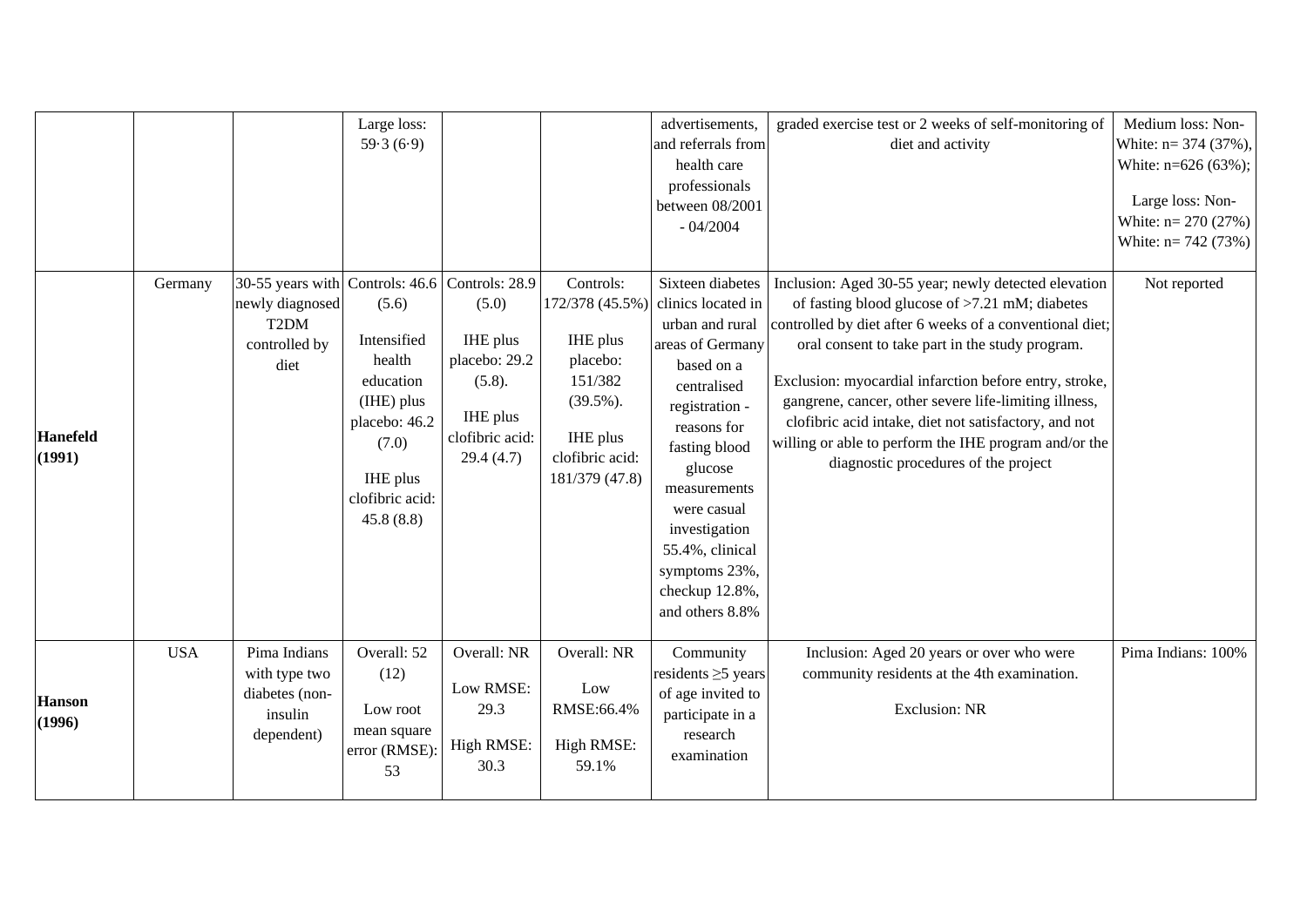|                                       |             |                                                                                                       | High RMSE:<br>51                                                                                                                                                                                                                    |                                                                                                                                                                                         |                                                                                                                                                                                                                                                                                                           | every 2 years<br>(1995 onwards).                                            |                                                                                                                                                                                                                                                                                                                                           |              |
|---------------------------------------|-------------|-------------------------------------------------------------------------------------------------------|-------------------------------------------------------------------------------------------------------------------------------------------------------------------------------------------------------------------------------------|-----------------------------------------------------------------------------------------------------------------------------------------------------------------------------------------|-----------------------------------------------------------------------------------------------------------------------------------------------------------------------------------------------------------------------------------------------------------------------------------------------------------|-----------------------------------------------------------------------------|-------------------------------------------------------------------------------------------------------------------------------------------------------------------------------------------------------------------------------------------------------------------------------------------------------------------------------------------|--------------|
| Kim (2019)                            | South Korea | New onset<br>T2DM who<br>started taking<br>medication<br>within 1 year of<br>their health<br>check-up | By weight<br>change<br>category:<br>$\geq$ -10%: 57.2<br>(12.1)<br>$-10\% \sim -5\%$ :<br>56.7 $(10.9)$<br>$-5 \sim 5\%$ : 56.0<br>(10.2)<br>$5 \sim 10\%$ : 54.9 $\mid 5 \sim 10\%$ : 66.7<br>(10.3)<br>$\geq$ 10%: 54.2<br>(10.8) | By weight<br>change<br>category:<br>$\geq -10\%$ :<br>69.6kg (13.1)<br>$-10\% \sim -5\%$ :<br>69.3 $(12.1)$<br>$-5 \sim 5\%$ : 69.5<br>(11.4)<br>(11.4)<br>$\geq 10\%$ : 63.3<br>(11.1) | By weight<br>change category:<br>$\geq -10\%$ :<br>n=3557/6897<br>(51.6)<br>$-10\% \sim -5\%$ :<br>n=10891/25468<br>(42.8)<br>$-5 \sim 5\% : 79477$<br>males (67.0%),<br>39214 females<br>$5 \sim 10\% - 11418$<br>males (70.8%),<br>4709 females<br>$\geq 10\%$ - 4400<br>males (72.7%),<br>1653 females | Korean National<br>Health Insurance<br>System                               | Inclusion: Aged >=30 years between 2007 and 2012;<br>new-onset T2DM who started taking diabetic<br>medication within 1 year of health check-up; not<br>previously taken any diabetic medication; fasting<br>blood glucose $>=126$ mg/dL at health examination)<br>Exclusion: History of MI or stroke before the index<br>year; malignancy | Korean: 100% |
| Koster-<br><b>Rasmussen</b><br>(2016) | Denmark     | Newly<br>diagnosed<br>T2DM & BMI<br>$\geq$ 25                                                         | Intention to<br>lose: 58.8 (9.6)<br>Intention to<br>maintain: 65.4<br>(10.7)                                                                                                                                                        | Intention to<br>lose weight:<br>32.6(4.7)<br>(91.6kg(16.1))<br>Intention to<br>maintain: 30.3                                                                                           | 103/209 (49%)<br>male.<br>Intention to<br>maintain:<br>109/210 (52%)<br>male                                                                                                                                                                                                                              | Intention to lose: Newly diagnosed<br>with diabetes in<br>general practices | Inclusion: $\geq$ 40 years old; newly diagnosed with type 2<br>diabetes between 1989-1992; BMI $>=$ 25 at time of<br>diabetes diagnosis; at least 3 valid measurements of<br>weight<br>Exclusion: History of CVD prior to diabetes<br>diagnosis, history of cancer, death during the 6 year<br>observation period.                        | $\rm NR$     |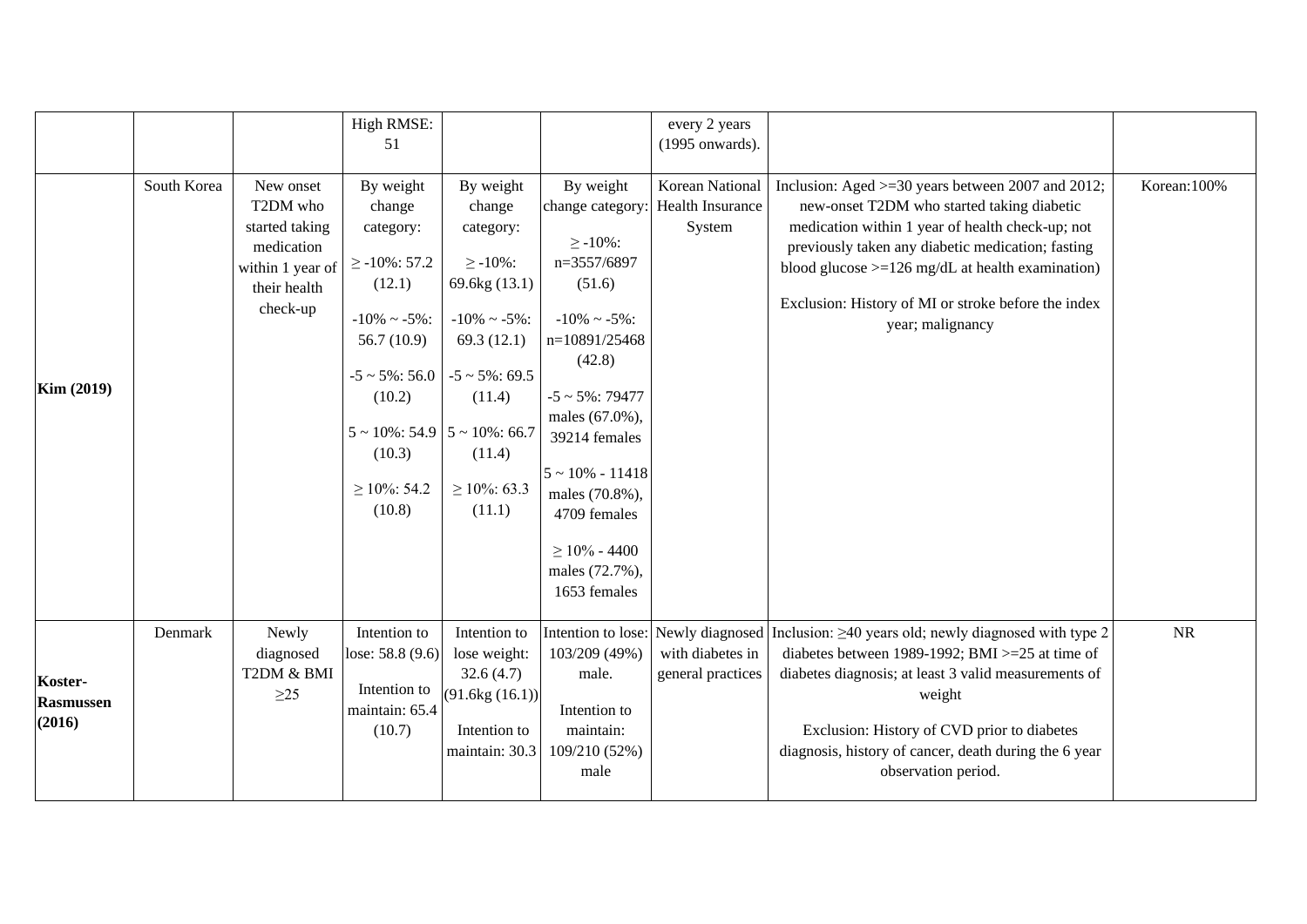|                     |            |                                                                           |                                                                                                                                                                                                                                                                  | $(4.0)$ $(84.0kg)$<br>(13.3)                                                                                                                             |                                                                                                                             |                                                                                                                                                                                        |                                                                                                                                                                                                                                                                                                                                                                                                         |                                                                                                                                                                                                                                                                                                                                                                                                                     |
|---------------------|------------|---------------------------------------------------------------------------|------------------------------------------------------------------------------------------------------------------------------------------------------------------------------------------------------------------------------------------------------------------|----------------------------------------------------------------------------------------------------------------------------------------------------------|-----------------------------------------------------------------------------------------------------------------------------|----------------------------------------------------------------------------------------------------------------------------------------------------------------------------------------|---------------------------------------------------------------------------------------------------------------------------------------------------------------------------------------------------------------------------------------------------------------------------------------------------------------------------------------------------------------------------------------------------------|---------------------------------------------------------------------------------------------------------------------------------------------------------------------------------------------------------------------------------------------------------------------------------------------------------------------------------------------------------------------------------------------------------------------|
| <b>Nunes (2017)</b> | <b>USA</b> | Patients with<br>T2DM treated<br>with<br>sulfonylureas<br>(SU) 2009-2014. | $<$ 30: n=1333<br>(0.9)<br>$30 - 39$ :<br>$n=5420(3.8)$<br>$40 - 49$ :<br>$n=15645$<br>(10.9)<br>$50 - 59$ :<br>$n=32796$<br>(22.8)<br>$60 - 69$ :<br>$n=39852$<br>(27.7)<br>$>69$ : n=48491<br>(33.8)<br>Missing: $n=98$<br>$(0.1)$ .<br>Ranged <30 to<br>$>69$ | Median (IQR)<br>Overall: 32.3<br>(28.1, 37.6)<br>At least 1<br>hypoglycaemi<br>a: 31.7 (27.4,<br>37.2)<br>No<br>hypoglycaemi<br>a: $32.4(28.1,$<br>37.6) | Overall:<br>$N=69,879$<br>(48.7%)<br>At least 1<br>hypoglycaemia:<br>5961 (48.9%)<br>No<br>hypoglycaemia:<br>63 918 (48.6%) | Electronic health<br>record data<br>system (reflects<br>customary<br>clinical practice<br>in USA -data<br>from over 195<br>hospitals, 25,000<br>physicians and 25<br>million patients) | Inclusion: Patients with type 2 diabetes; received a<br>prescription for an SU with at least 1 year of<br>preceding (baseline) data; at least 1 outpatient visit<br>with an evaluation and management code during the<br>12 month-baseline period.<br>Exclusion: less than 21 years of age; prior diagnosis<br>of type 1 diabetes (at any time) or gestational diabetes<br>(within the prior 12 months) | Overall: Hispanic:<br>n=9920 (6.9%); Non-<br>Hispanic: n=124,929<br>$(87.0\%)$ .<br>Other/unknown:<br>$n=8786(6.1\%)$<br>At least 1<br>hypoglycaemia:<br>Hispanic: $n = 1111$<br>$(9.1\%)$ ; Non-<br>Hispanic: n=10411<br>$(85.4\%);$<br>Other/unknown:<br>$n=664(5.4\%)$<br>No hypoglycaemia:<br>Hispanic: n=8809<br>$(6.7\%)$ ; Non-<br>Hispanic: $n=114518$<br>$(87.1\%)$ ;<br>Other/unknown:<br>$n=8122(6.2\%)$ |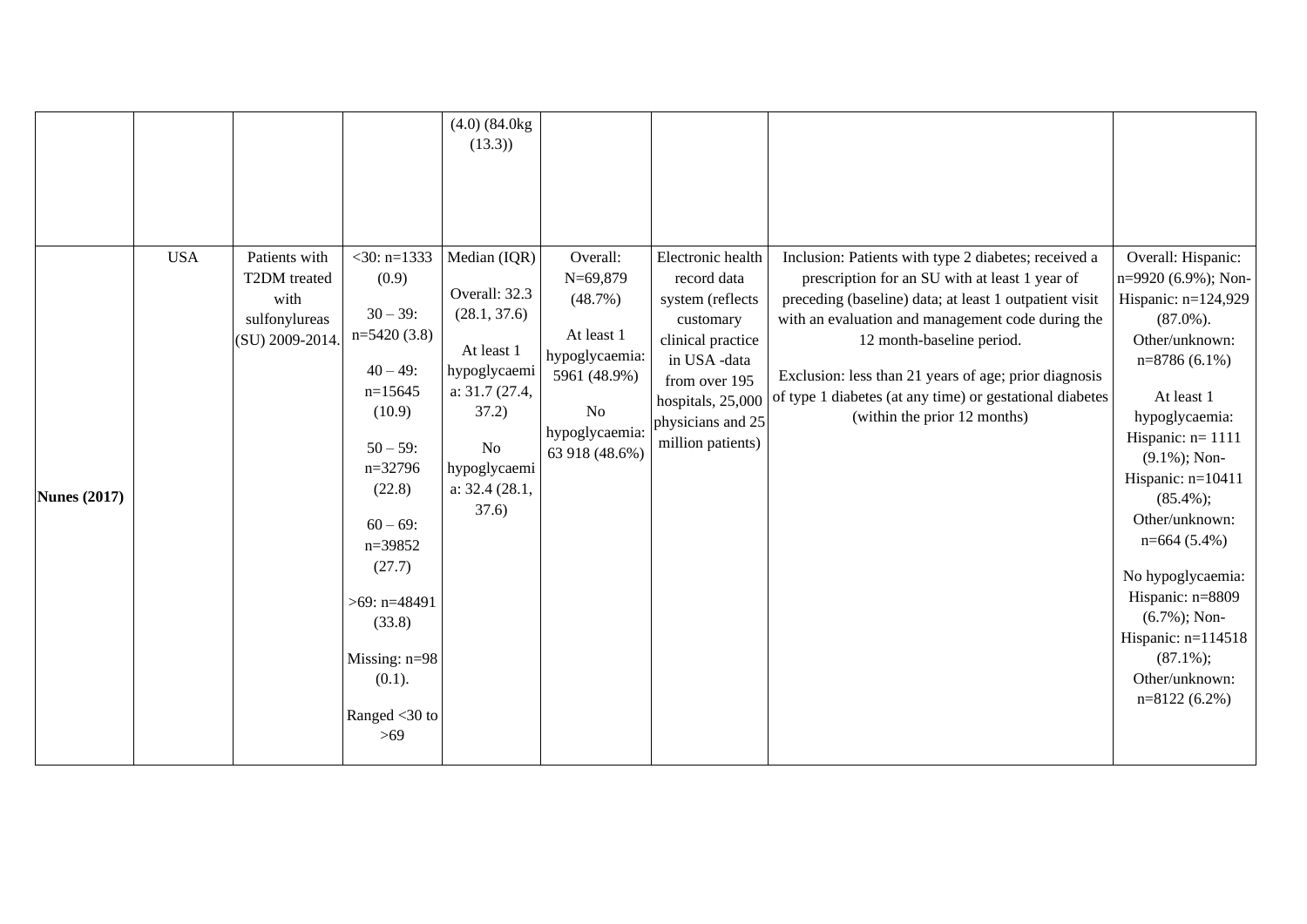|                    | Japan        | Patients with            | Overall: 58.5     | Overall:              | Overall: n=                | Outpatient clinics                    | Inclusion: Previously diagnosed patients with T2DM          | Not reported       |
|--------------------|--------------|--------------------------|-------------------|-----------------------|----------------------------|---------------------------------------|-------------------------------------------------------------|--------------------|
|                    |              | T2DM aged 40-            | (6.9)             |                       | 946/2033                   | in 59 university                      | aged 40–70 years; HbA <sub>1c</sub> levels were ≥48mmol/mol |                    |
|                    |              | 70 years with            |                   | Control: 23.0         | $(46.5\%)$ .               | and general                           | $(6.5\%)$ .                                                 |                    |
|                    |              | HbA <sub>1c</sub> levels | Control: 58.6     | (2.9)                 |                            | hospitals                             |                                                             |                    |
|                    |              | $\geq 6.5\%$ .           | (7.0)             | Intervention:         | Control: n=                | nationwide that                       | Exclusion: history of angina pectoris; myocardial           |                    |
| <b>Sone</b> (2010) |              |                          | Intervention:     | 23.1(3.1)             | 478/1,016 (47.0)           | specialised in                        | infarction; stroke; peripheral arterial disease; familial   |                    |
|                    |              |                          | 58.5 $(6.9)$      |                       |                            | diabetes care.                        | hypercholesterolaemia; type III hyperlipidaemia; non-       |                    |
|                    |              |                          |                   |                       | Intervention: n=           |                                       | diabetic nephropathy; nephrotic syndrome; pre-              |                    |
|                    |              |                          |                   |                       | 468/1,017 (46.0)           |                                       | proliferative & proliferative retinopathy; intra-ocular     |                    |
|                    |              |                          |                   |                       |                            |                                       | surgeries; serum creatinine levels >120 µmol/l, &           |                    |
|                    |              |                          |                   |                       |                            |                                       | mean values of two spot urine examinations for an           |                    |
|                    |              |                          |                   |                       |                            |                                       | albumin excretion rate of $<$ 150 mg/g creatinine.          |                    |
|                    |              |                          |                   |                       |                            |                                       |                                                             |                    |
|                    | UK (England) | Year following           | Full cohort:      | Full cohort:          | Full cohort:               | Screened detected                     | Inclusion: Aged 40–69; Screened to have T2DM per            | 97% White European |
|                    |              | T2DM diagnosis           | 61.1(7.1)         | 33.4(5.6)             | $n=279/725$                | diabetes from 49                      | 199 WHO criteria; identified to be at 'high risk for        |                    |
|                    |              |                          | Gained >2%        | (94.6kg(17.6))        | (38.5)                     | general practices<br>(GPs) in eastern | diabetes' based on their medical records using              |                    |
|                    |              |                          | weight: 60.8      | Gained >2%            | Gained >2%                 | England (invited                      | validated risk score using electronic GP records            |                    |
|                    |              |                          | (7.1)             | weight: 32.3          | weight: $n=30/79$          |                                       | Exclusion: Negative screening for type 2 diabetes           |                    |
|                    |              |                          |                   | (6.3)                 | $(38.0\%)$                 | to enrol in<br><b>ADDITION</b> trial) |                                                             |                    |
|                    |              |                          | Maintained        |                       |                            |                                       |                                                             |                    |
|                    |              |                          | weight: 60.4      | Maintained            | Maintained                 |                                       |                                                             |                    |
|                    |              |                          | (7.5)             | weight: 32.8          | weight:                    |                                       |                                                             |                    |
| Strelitz (2019)    |              |                          |                   | (5.4)                 | $n=71/222$                 |                                       |                                                             |                    |
|                    |              |                          | Lost $\geq$ 2% to |                       | $(32.0\%)$                 |                                       |                                                             |                    |
|                    |              |                          | $<$ 5% weight:    | Lost $\geq$ 2% to     |                            |                                       |                                                             |                    |
|                    |              |                          | 61.0(7.3)         | <5% weight:           | Lost $\geq$ 2% to          |                                       |                                                             |                    |
|                    |              |                          | Lost $\geq 5\%$   | 33.4(5.4)             | $<$ 5%: n=64/183           |                                       |                                                             |                    |
|                    |              |                          | weight: 61.8      | Lost $\geq 5\%$       | $(35.0\%)$                 |                                       |                                                             |                    |
|                    |              |                          |                   |                       |                            |                                       |                                                             |                    |
|                    |              |                          | (6.4)             | weight: 34.2<br>(5.6) | Lost $\geq 5\%$<br>weight: |                                       |                                                             |                    |
|                    |              |                          |                   |                       | $n=114/241$                |                                       |                                                             |                    |
|                    |              |                          |                   |                       |                            |                                       |                                                             |                    |
|                    |              |                          |                   |                       |                            |                                       |                                                             |                    |
|                    |              |                          |                   |                       | $(47.3\%)$                 |                                       |                                                             |                    |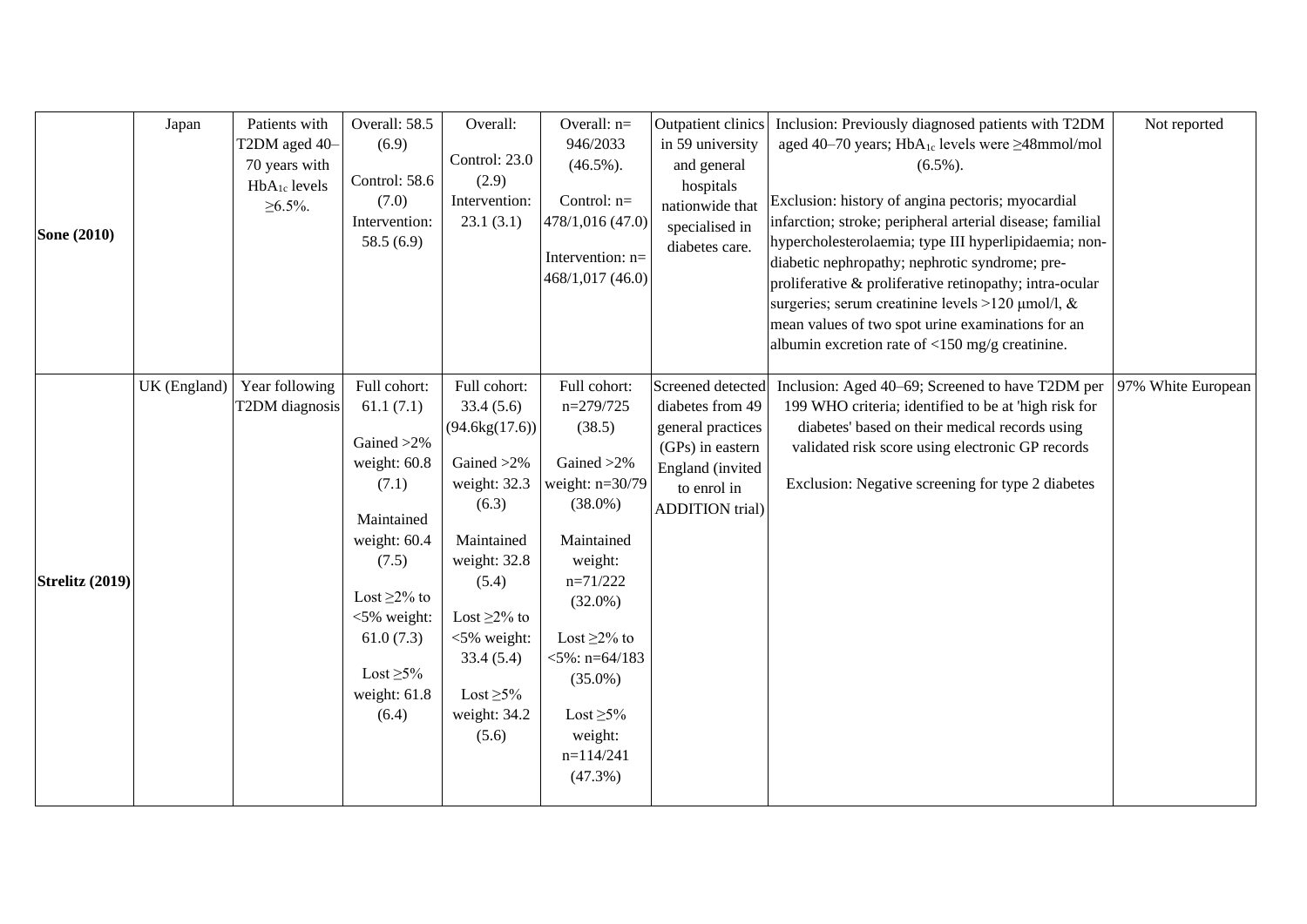|                      | <b>USA</b> | T2DM & CVD               |                                                    | Overall: 62.8 Range: 30.4 kg                                                                                                                                                                                  | Overall: 38.5%          | Randomised                                                                                    | Inclusion: Type 2 diabetes mellitus; $HbA_{1C} \ge 7.5\%$ ;                                                                                                                                                                                                                                                               | Overall: White:                                                                                                                         |
|----------------------|------------|--------------------------|----------------------------------------------------|---------------------------------------------------------------------------------------------------------------------------------------------------------------------------------------------------------------|-------------------------|-----------------------------------------------------------------------------------------------|---------------------------------------------------------------------------------------------------------------------------------------------------------------------------------------------------------------------------------------------------------------------------------------------------------------------------|-----------------------------------------------------------------------------------------------------------------------------------------|
|                      |            | comorbidity.             | (6.6)                                              | to 50.6 kg.                                                                                                                                                                                                   |                         | controlled trial                                                                              | aged 40 to 79 with coronary artery disease or 55 to 79                                                                                                                                                                                                                                                                    | 62.4%; Non-white:                                                                                                                       |
|                      |            |                          |                                                    |                                                                                                                                                                                                               | BMI $\leq$ 25:          | that compared                                                                                 | years with: anatomical evidence of significant                                                                                                                                                                                                                                                                            | 37.6%                                                                                                                                   |
|                      |            |                          | BMI $\leq$ 25: 64.0                                | Overall: 32.2                                                                                                                                                                                                 | 35.7%; BMI              | intensive blood                                                                               | atherosclerosis, albuminuria, left ventricular                                                                                                                                                                                                                                                                            |                                                                                                                                         |
|                      |            |                          | (7.5)                                              | (5.4)                                                                                                                                                                                                         | 25-30: 31.6%;           | pressure,                                                                                     | hypertrophy or $\geq$ 2 cardiovascular risk factors                                                                                                                                                                                                                                                                       | BMI $\leq$ 25: White:                                                                                                                   |
| Yeboah<br>(2018)     |            |                          | BMI 25-30:<br>63.9(6.9)<br>BMI > 30: 62.0<br>(6.3) | BMI $\leq$ 25: N =<br>911/10251<br>(8.9%), Mean:<br>23.5(1.3)<br>BMI 25-30: N<br>$= 2985/10251$<br>$(29.1\%)$<br>Mean: 27.7<br>(1.4)<br>$BMI > 30$ : $N =$<br>6355/10251<br>$(62.0\%)$<br>Mean: 35.5<br>(3.9) | $BMI >30$ :<br>42.2%    | glycaemic & lipid<br>treatment with<br>standard care in<br>patients with<br>T <sub>2</sub> DM | (dyslipidemia, hypertension, current smoking, and<br>obesity); at least 2 recorded weights<br>Exclusion (of ACCORD trial): frequent or recent<br>serious hypoglycaemic events; unwillingness to<br>perform home glucose monitoring or insulin<br> injections; BMI > 45; serum creatinine > 1.5 mg/dL;<br>serious illness. | 41.8%; Non-white:<br>58.2%<br><b>BMI</b> 25-30: White:<br>57.6%; Non-white:<br>42.4%<br>BMI >30: White:<br>67.5%; Non-white:<br>32.5%   |
|                      | <b>USA</b> | Previous<br>diagnosis of | 55                                                 | Unintentional<br>gain group:                                                                                                                                                                                  | Overall:<br>n=2461/4970 | By the American<br>Cancer Society in                                                          | Inclusion: adults 40-64 years old who had a self-<br>reported previous diagnosis of diabetes.                                                                                                                                                                                                                             | % Non-White, by<br>weight change                                                                                                        |
| Williamson<br>(2000) |            | diabetes.                |                                                    | 29.9<br>Unintentional<br>loss group:<br>31.8<br>Intentional<br>loss group:<br>33.5                                                                                                                            | $(49.5\%)$              | 25 states for the<br>baseline<br>interview of the<br>Cancer<br>Prevention Study               | Exclusion: $age > 65$ years; $age < 40$ years of age<br>because this age-group had very few deaths, initial<br>BMI $<$ 27 kg/m <sup>2</sup> .                                                                                                                                                                             | category: No change,<br>4.6%. Unknown,<br>6.1%. Unintentional<br>gain, 6.4%.<br>Unintentional loss,<br>5.2%. Intentional<br>loss, 2.6%. |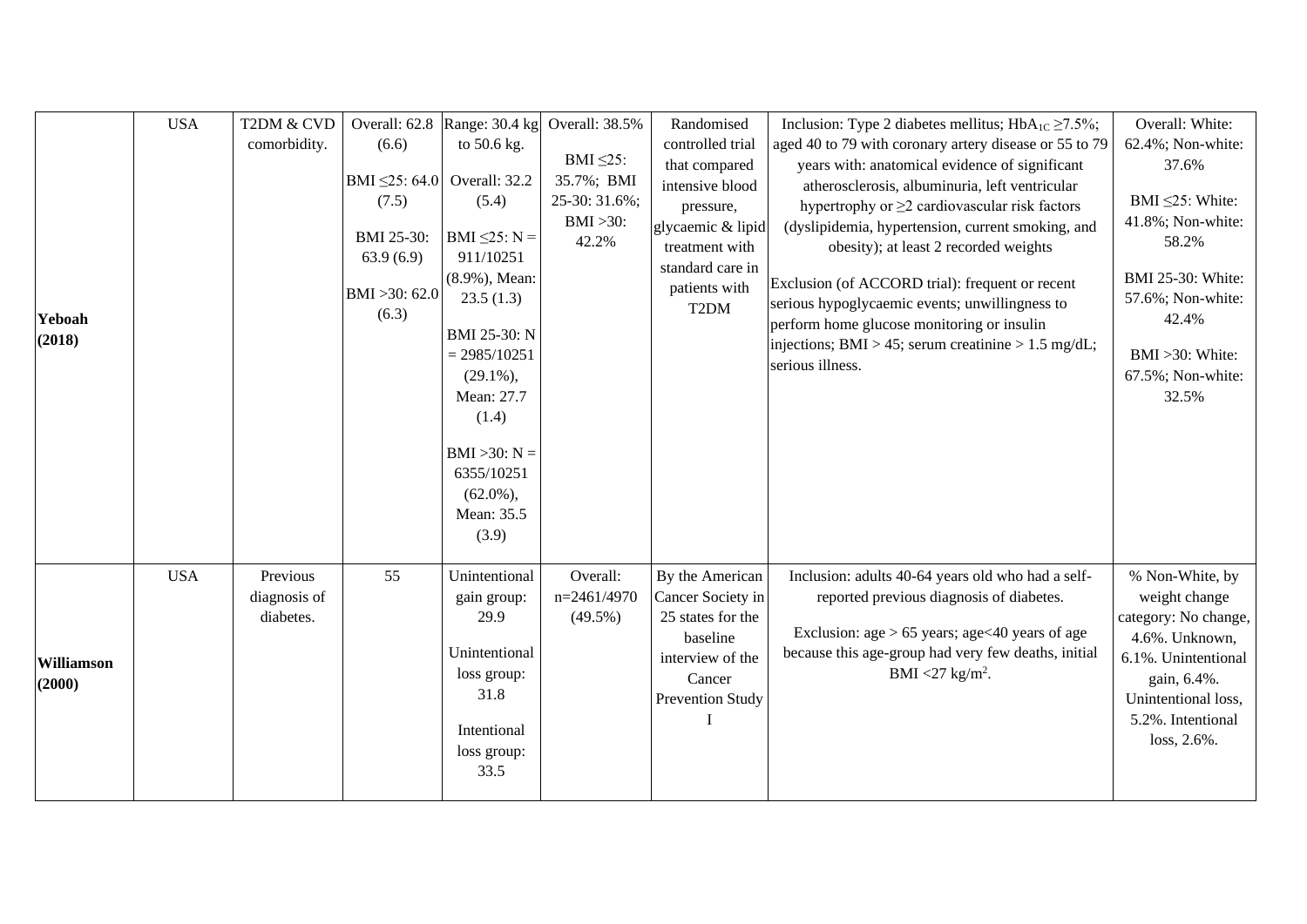|               | <b>USA</b> | Overweight or               | Overall: 58.7              | Overall:                   | Overall:                                                                                    | Multicentre trial  | Inclusion: Aged 45-75; Type 2 Diabetic; BMI of $25+$ Black: n=804 (15.6%)                                                                                                     |                                                                 |
|---------------|------------|-----------------------------|----------------------------|----------------------------|---------------------------------------------------------------------------------------------|--------------------|-------------------------------------------------------------------------------------------------------------------------------------------------------------------------------|-----------------------------------------------------------------|
|               |            | obese patients<br>with T2DM | Control: 58.9<br>(6.9)     | Control: 36.0<br>(5.8)     | $n=3087/5145$                                                                               | with recruitment   | $(27.0 \text{ or greater in patients taking insulin})$ ; HbA <sub>1c</sub>                                                                                                    |                                                                 |
|               |            |                             |                            |                            | $(60\%)$<br>Control:<br>$n=1537/2575$<br>(59.7)<br>Intervention:<br>$n=1526/2570$<br>(59.4) | from               | $ $ <11%; Blood pressure < 160/100; Triglyceride level <                                                                                                                      | Native American:                                                |
| Wing $(2013)$ |            |                             |                            |                            |                                                                                             | informational      | 600mg/dl; Ability to complete valid maximal exercise                                                                                                                          | $n=258(5%)$                                                     |
|               |            |                             | Intervention:<br>58.6(6.8) | Intervention:<br>35.9(6.0) |                                                                                             | mailings, open     | test; established relationship with a primary care                                                                                                                            | Asian or Pacific                                                |
|               |            |                             |                            |                            |                                                                                             | screenings,        | provider (% of trial patients using insulin was kept to                                                                                                                       | Islander: $n=50$<br>$(0.97\%)$<br>White: $n=3252$<br>$(63.2\%)$ |
|               |            |                             |                            |                            |                                                                                             | advertisements,    | $<30\%$ of the cohort)                                                                                                                                                        |                                                                 |
|               |            |                             |                            |                            |                                                                                             | and referrals from | Exclusion: $HbA_{1c} \geq 97$ mmol/mol (11%), blood<br>$ pressure \ge 160/100$ mmHg, triglycerides $\ge 600$ mg/dl,<br>inadequate control of pre-existing conditions, factors |                                                                 |
|               |            |                             |                            |                            |                                                                                             | health care        |                                                                                                                                                                               |                                                                 |
|               |            |                             |                            |                            |                                                                                             | professionals      |                                                                                                                                                                               |                                                                 |
|               |            |                             |                            |                            |                                                                                             | between 08/2001    |                                                                                                                                                                               |                                                                 |
|               |            |                             |                            |                            |                                                                                             | $-04/2004$         | affecting adherence to the intervention or may conduct                                                                                                                        | Hispanic: n=680                                                 |
|               |            |                             |                            |                            |                                                                                             |                    | of the trial, and underlying disease which may affect                                                                                                                         | $(13.2\%)$                                                      |
|               |            |                             |                            |                            |                                                                                             |                    | safety of the intervention                                                                                                                                                    |                                                                 |
|               |            |                             |                            |                            |                                                                                             |                    |                                                                                                                                                                               | Other: $n=101$ (1.96%)                                          |
|               |            |                             |                            |                            |                                                                                             |                    |                                                                                                                                                                               |                                                                 |

ACCORD, Action to Control Cardiovascular Risk in Diabetes; ADDITION, Anglo-Danish-Dutch Study of Intensive Treatment In People with Screen Detected Diabetes in Primary Care; ASPEN, Atorvastatin Study for Prevention of Coronary Heart Disease Endpoints in non-insulin-dependent diabetes mellitus; BMI, body mass index; CARDS, Collaborative Atorvastatin Diabetes Study; CVD ,cardiovascular disease; TNT, Treating New Targets; IQR, inter-quartile ratio; MI, myocardial infarction; T2DM: type 2 diabetes mellitus; HbA<sub>1c</sub>, glycated haemoglobin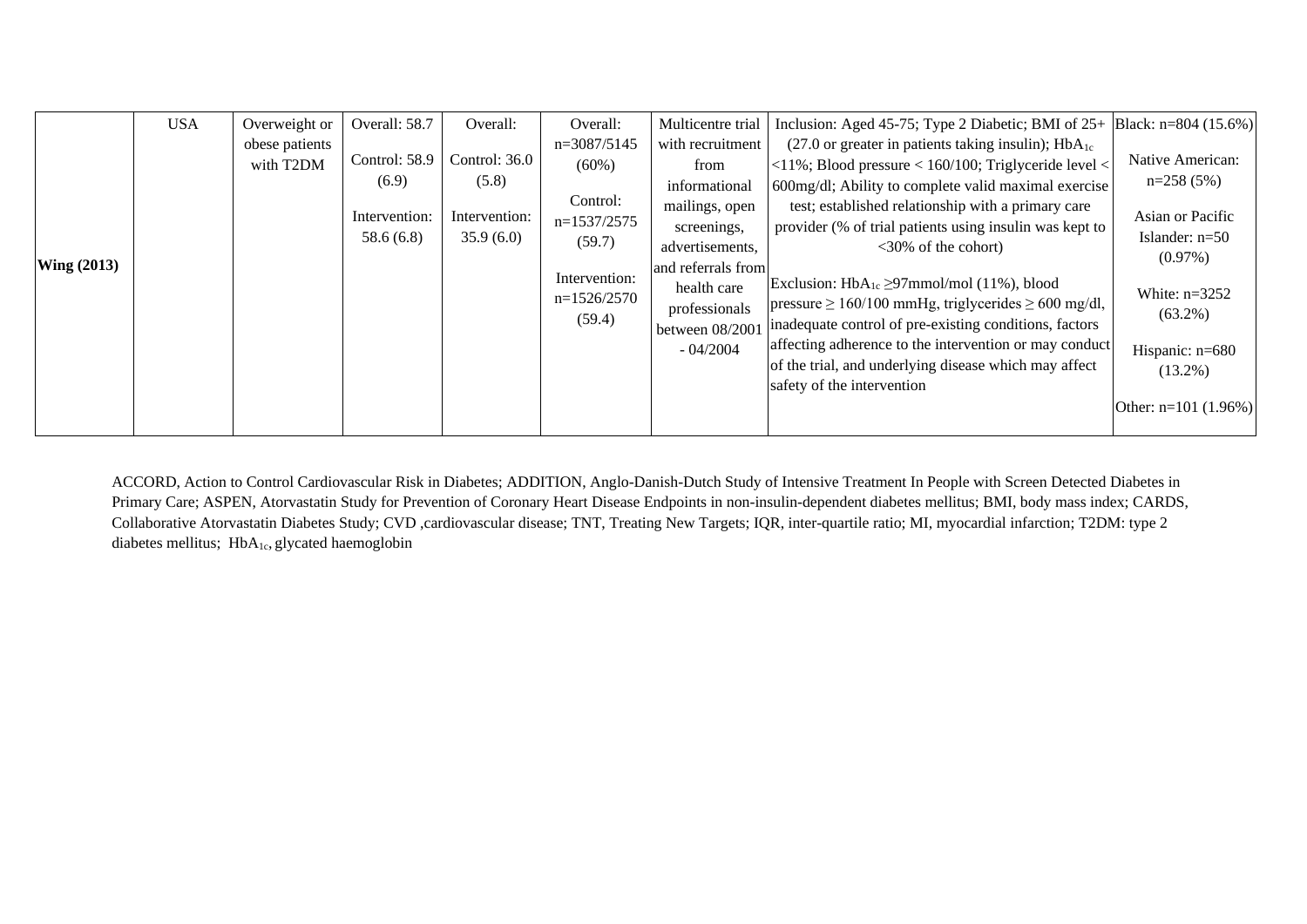Risk of bias Overall D<sub>1</sub> D<sub>2</sub> D<sub>3</sub> D<sub>4</sub> D<sub>5</sub> D<sub>6</sub> D7 Aucott 2016  $\ddot{}$  $\ddot{}$  $\pm$  $\pm$ ۳  $\blacksquare$ Ξ Bangalore 2018 Ξ ۳ Ξ  $\overline{\phantom{0}}$  $\blacksquare$ Ξ ۳ Bodegard 2013  $\pm$  $\ddot{}$ + Ξ ÷ ۳ ۰  $\overline{?}$  $\pm$ Cho 2002 ۳ x  $\ddot{}$  $\ddot{}$  $\ddot{}$  $+$  $\overline{\mathbb{C}}$  $\blacksquare$ Doehner 2012 ÷  $\pm$ Ξ  $\overline{\phantom{a}}$  $\pm$ Gregg 2004 x Risk of bias  $\mathbf{r}$  $\blacksquare$  $\pm$  $\blacksquare$ F F Gregg 2016  $\ddot{}$  $\ddot{}$  $\overline{?}$ Ŧ  $\ddot{}$  $\mathbf{r}$ Hanson 1996  $\blacksquare$  $\blacksquare$  $+$  $\pm$ È.  $\left| + \right\rangle$ Ŧ  $\overline{a}$  $+$  $\blacksquare$ Kim 2019  $\ddot{}$  $\ddot{}$  $\blacksquare$  $\ddot{}$  $\ddot{}$  $\pm$  $\pm$ Koster-Rasmussen 2016  $\blacksquare$  $\ddot{}$  $\ddot{}$  $\overline{\mathbb{R}}$  $\blacksquare$ F. **Nunes 2017** x ۳ x  $\pm$  $+$  $\ddot{}$  $\pm$  $\pm$ Strelitz 2019  $\blacksquare$  $\pm$ ۳  $\ddot{}$  $\ddot{}$ Yeboah 2018  $\pm$ ۳ + ۳ ۰ × Williamson 2000  $\pm$ ۳ + D1: Confounding Bias Judgement D2: Selection Bias Critical D3: Weight Assessment D4: Diabetes Assessment High D5: Missing Data Moderate D6: Outcome Measurement ÷

ESM Figure 1. Risk of bias visualisation for observational studies

D7: Study Design

Low

No information